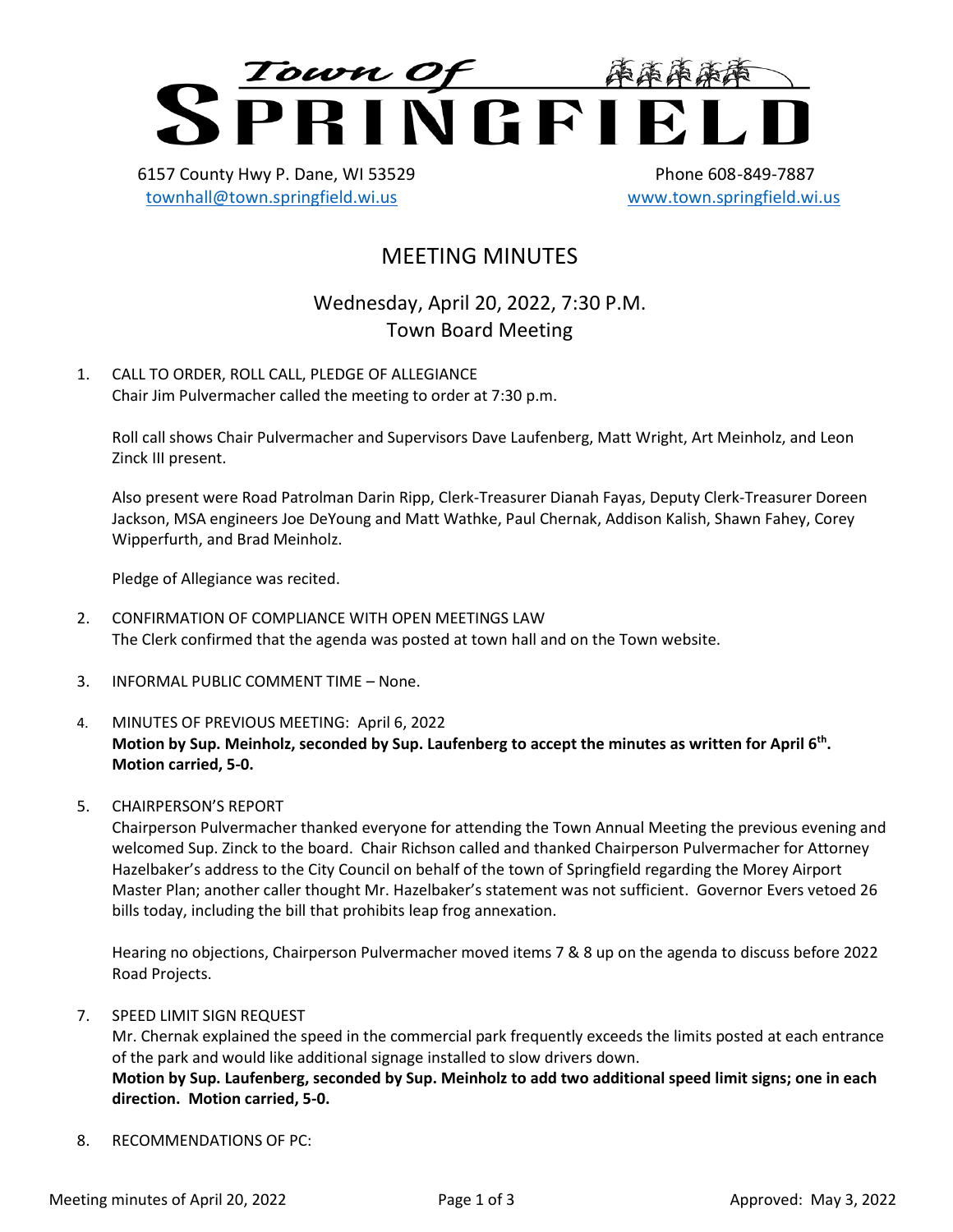a. REZONE (C-2 TO COM), CUP, AND DESIGN REVIEW – KALISH MASONRY, 7365 DARLIN DR. **PC ACTION: MOTION BY COMMISSIONER WOLFE, SECONDED BY COMMISSIONER WEILAND TO APPROVE CONTINGENT ON THE SCREENING AND EXTERIOR LIGHTING PLANS MEETING DESIGN REVIEW STANDARDS PER MSA. SIGNS WILL NEED APPROVAL; NO SIGNS ON THE BUILDING. AMEND CUP ITEM C-11 TO ADD, "EXCEPT FOR 12,000 FT2 IN THE SOUTHEAST CORNER," AND STRIKE ITEM C-12. CONTINGENT ON RECEIVING STORMWATER AND ALL OTHER REQUIRED PERMITTING FROM THE COUNTY AND STATE. MOTION CARRIED, 6-0.**

Fencing for the parcel was discussed and will not be required.

**Motion by Sup. Laufenberg, seconded by Sup. Meinholz to grant Kalish Masonry at 7365 Darlin Dr. a rezone from C-2 to COM. Motion carried, 4-0; Sup. Zinck abstained.**

**Motion by Chairperson Pulvermacher, seconded by Sup. Meinholz to accept the CUP as presented tonight for ten years. Motion carried, 4-0; Sup. Zinck abstained.**

**Motion by Sup. Meinholz, seconded by Sup. Laufenberg to accept the design review, excluding any fencing recommendations or requirements. Motion carried, 4-0; Sup. Zinck abstained.**

## 6. 2022 ROAD PROJECTS

**Motion by Sup. Meinholz, seconded by Sup. Wright to move forward with bids for the Kickaboo cul de sac east of Highway 12 as detailed in the 4-20-22 packet item #6 1/3. Motion carried, 5-0.**

**Motion by Sup. Laufenberg, seconded by Sup. Meinholz to send the guard rail replacement for Hyer Road out for bids, listing steel posts as an alternate bid. Motion carried, 5-0.**

**Motion by Chairperson Pulvermacher, seconded by Sup. Meinholz to ditch and replace shoulders on Woodland Drive from Lodi-Springfield Road one mile east, planning for 22' pavement with 2' shoulders where possible and replacing the two road culverts. Motion carried, 5-0.**

Hearing no objection Chairperson Pulvermacher moved Item 12a up on the agenda to discuss while MSA engineers were available.

## 12. OLD BUSINESS: a. TOWN ROADS' WEIGHT LIMITS

Conditions appear concerning on Whippoorwill Road; the town will keep weight limits on while assessing and researching road protections options.

**Motion by Sup. Laufenberg, seconded by Sup. Meinholz to accept MSAs recommendations for road weight limits dated 4-13-22.**

- 9. BURIAL REQUEST FOR KOHLMAN CEMETERY **Motion by Sup. Meinholz, seconded by Sup. Zinck to approve the request by Irene Thompson for Kohlman Cemetery lots 9 and 10 for her husband and son. Motion carried, 5-0.**
- 10. MARCH FINANCIALS
- 11. UPDATE BANK SIGNATORIES WITH NEW SUPERVISOR INFORMATION **Motion by Chairperson Pulvermacher, seconded by Sup. Laufenberg to remove Dan Dresen add Leon Zinck III and authorize a new savings account for the legal fund. Motion carried, 5-0.**
- 12. OLD BUSINESS
	- a. TOWN ROADS' WEIGHT LIMITS
	- b. INSTALLATION OF PARKING PAD

**Motion by Sup. Laufenberg, seconded by Sup. Wright to accept the bid from T. Kalscheur Enterprise for installation of parking pad and grading of the ball field with extra rock at \$20/ton, not square foot or yard. Motion carried, 5-0.**